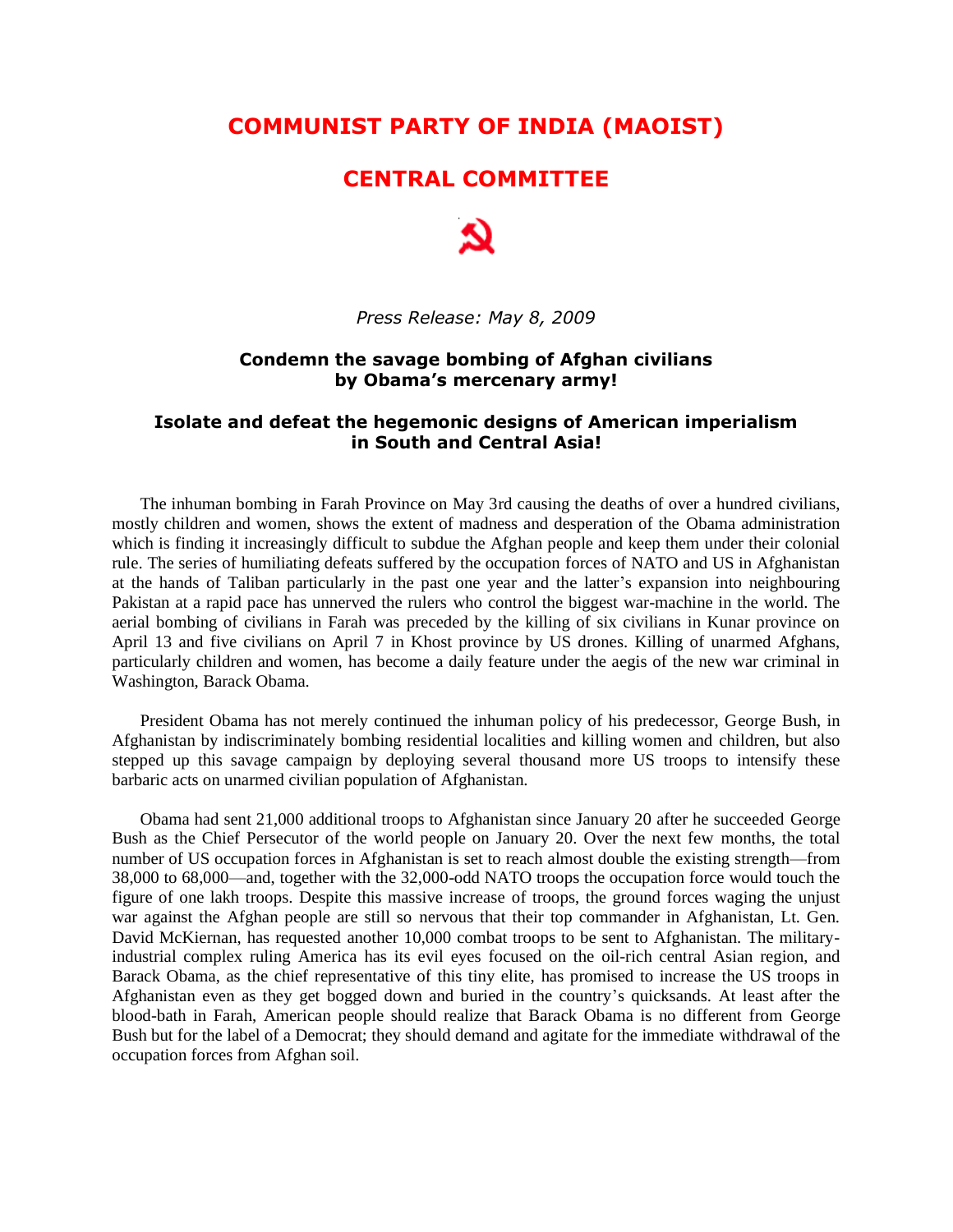The Washington war-mongers have also announced that they consider Afghanistan and Pakistan as a single war theatre or operational territory for all practical purposes in their "war against terror" and deployed a special envoy to Afghanistan and Pakistan. They carry out aerial bombardment testing their latest missiles, chemical and biological weapons on the Afghan people, and established their military bases on both sides of Afghan border. Both the special envoy Richard Holbrooke and Admiral Mike Mullen, head of the US Joint Chiefs of Staff, have been exerting pressure on Pakistan to launch attacks on Taliban portraying the latter as a dangerous monster that is rapidly advancing towards Islamabad and capable of taking over power along with nuclear weapons in Pakistan. A fear psychosis of a Taliban takeover of the nukes in Pakistan is created in order to justify America"s indiscriminate killings of civilians in Afghanistan and Pakistan through aerial bombardment.

Indiscriminate bombing of towns and villages and killing of unarmed civilians, most of them children, has become a general feature rather than an exception in Pakistan too. Under Barack Obama these bombings have been stepped up further. There were more than 35 drone missile attacks in Pakistan in the last eight months killing 340 people, most of them civilians. The April 4 attack in North Waziristan that killed 13 people including children and women, drew severe criticism of the American policy in Pakistan. Entire tracts in the autonomous FATA, Baluchistan and North West Frontier Province have been bombed rendering lakhs of people into refugees.

Not content with its unilateral strikes in Pakistan the Obama administration has been pressurizing the Pakistani government to unleash brutal suppression of the Taliban in its western frontier. The IMF bailout money was given to Pakistani rulers on condition that they would brutally suppress the Taliban and quell any revolt by their people against the US forces. Already more than half a million people were driven out of their homes by the Pak offensive. It has now unleashed the most brutal war on the people of Swat Valley driving out the entire population from their homes to please their mentors in Washington who were angry with the concessions given to Taliban regarding Shariat law. All this would no doubt lead to an unprecedented escalation of Islamic militancy.

The brutal war of aggression in Afghanistan and attack on even the nominal sovereignty of Pakistan by unilateral bombing of Pakistani villages has brought forth wide condemnation from the people of the two countries besides others. Even the President of Afghanistan, Hamid Karzai, a puppet installed by the US, is compelled to condemn the indiscriminate bombardment by the US drones. He knows that increasing civilian deaths in the drone attacks by US drives more people into the fold of Taliban while isolating his own regime completely.

Likewise, every attack by the US in Pakistan turns the population against the US and its servile government in Islamabad. While the servile rulers in Pakistan deny it, people know that their spineless rulers had permitted the US to establish a secret CIA base in Pakistan from where the drone missile attacks are launched on Pak territory. As the Pakistani rulers get more and more involved in America"s dirty war of aggression in Afghanistan and use their own soldiers as cannon-fodder for the strategic interests of the US in Central Asia, the ruling regimes will be isolated from the population at large while strengthening fundamentalist forces like Taliban and other anti-US, anti-govt forces. Suicide bombings as in Lahore and Islamabad carried out by FATA-based pro-Taliban group, *Tehreek-e Taliban Pakistan*  (TTP) led by Baitullah Mehsud will increase drastically.

The CC, CPI(Maoist), calls upon the people of India to fight against the growing servility of the Indian rulers to US imperialism in exchange for the latter's recognition of its status as a regional power in South Asia and a "**global strategic partner**" of US. It warns the Govt of India to sever its relations with the US puppet regime of Karzai in Afghanistan which is responsible for the increasing massacres of Afghan people by the US occupation forces. It also calls upon the people of Pakistan to wage a united struggle against their servile rulers who are allowing indiscriminate aerial attacks on Pak territory by the